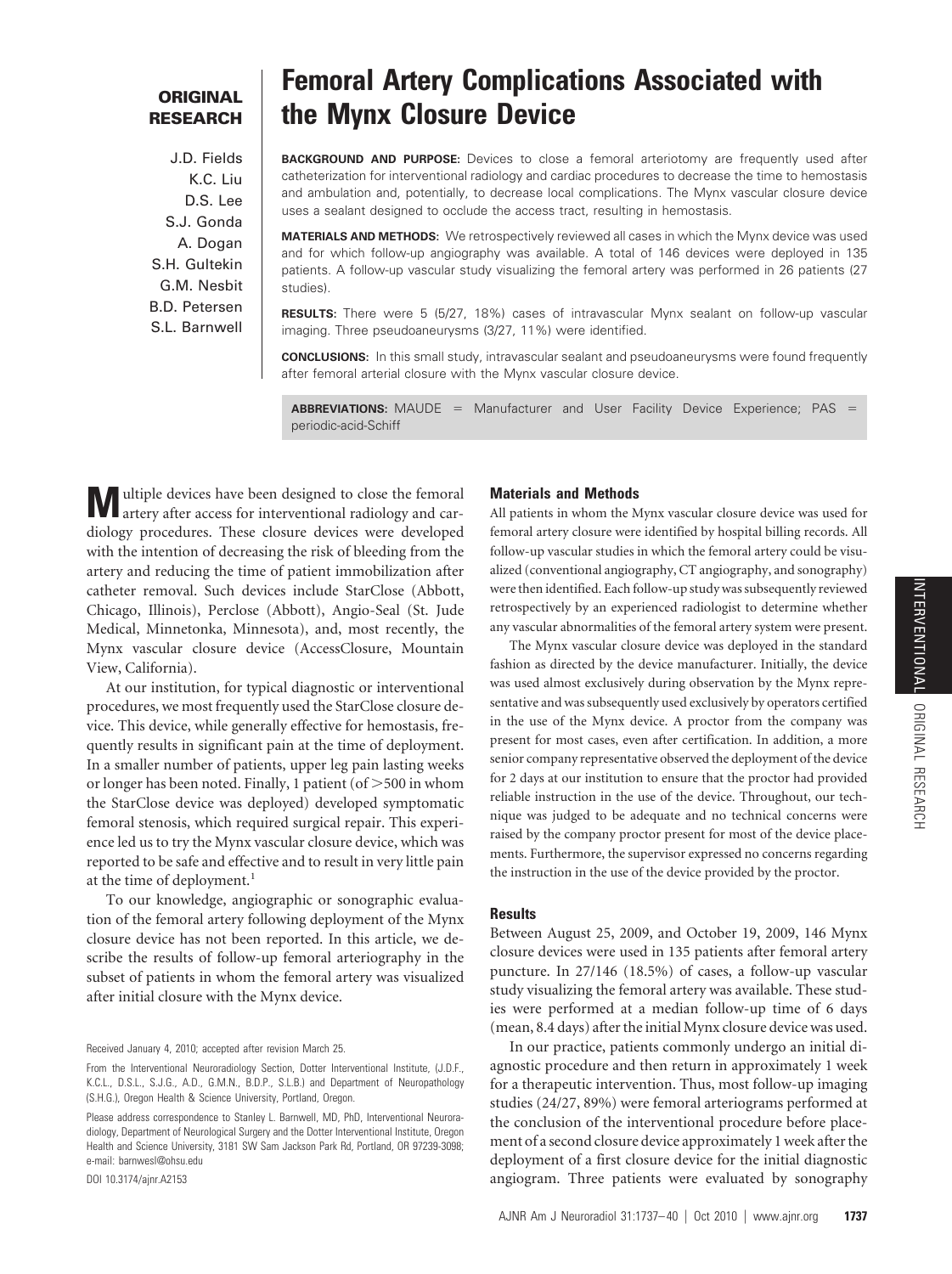

**Fig 1.** Intravascular Mynx sealant on femoral arteriography and sonography. *AD*, Femoral angiograms in 4 patients with intravascular filling defects performed at 15 days (*A*), 1 day (*B*), 6 days (*C*), and 14 days (*D*) after placement of the Mynx device. *E*, Femoral sonography at 3 days after deployment of the Mynx vascular closure device demonstrates a hyperechoic foreign body within the common femoral artery.



Fig 2. Surgical pathology demonstrating intravascular Mynx sealant.  $A-D$ , Light (A and B) and electron (C and D) microscopy confirm the presence of Mynx sealant in a foreign body removed surgically from a patient who had undergone closure with the Mynx device. A, PAS stain (original magnification ×200) of an intravascular foreign body. *B*, PAS stain (original magnification  $\times$ 200) of Mynx sealant embedded in paraffin. *C*, Electron micrograph of Mynx sealant exposed to blood in vitro (original magnification  $\times$  14200). *D*, Electron micrograph of an intravascular foreign body (original magnification  $\times$  14200).

rather than by femoral arteriography. One sonography examination was ordered for a patient with persistent severe groin pain (1/27, 4%). In addition, after concern regarding the Mynx device surfaced, surveillance sonographic examinations were performed on the 2 patients who still remained in the hospital (2/27; 7%).

In 26/27 cases with follow-up imaging, the Mynx device was deployed using a 5F sheath; none of these patients were anticoagulated for the procedure. In 1 patient, the Mynx device was deployed by using a 6F sheath following an interventional procedure in which intraprocedural heparin was given.

There were 5 definite (5/27, 18%) instances of filling defects detected by follow-up angiography (4 cases) or sonography (1 case), most likely representing intravascular Mynx sealant **(**Fig 1**)**. All were asymptomatic and would not have been identified if follow-up angiography for an unrelated indication had not been performed. One of the 5 patients went to surgery for removal of foreign body (Fig 1) because of near occlusion of the superficial femoral artery, and 4 patients were observed and have remained asymptomatic. Pathologic examination of the sample obtained in the patient who underwent surgery confirmed that the filling defect was indeed intravascular Mynx sealant **(**Fig 2**)**.

An additional 3 patients (3/27, 11%) had pseudoaneurysms **(**Fig 3**)**, two requiring sonography-guided thrombin injection and 1 treated conservatively. Of the pseudoaneurysms, 1 was diagnosed due to persistent pain after closure and 2 were discovered incidentally on follow-up angiography.

### **Discussion**

In 27 follow-up imaging studies after Mynx deployment, major femoral artery complications (intravascular Mynx sealant or pseudoaneurysm) were found in 29%; without follow-up vascular studies, however, only 1 of these complications would have been recognized (due to the presence of severe access-site pain). However, because follow-up examinations were obtained in less than 20% of patients, it is impossible to determine with precision the true incidence of adverse events associated with the device.

The Mynx device is designed to achieve femoral artery hemostasis by deploying a water-soluble biodegradable sealant in the femoral sheath tract while an intravascular balloon is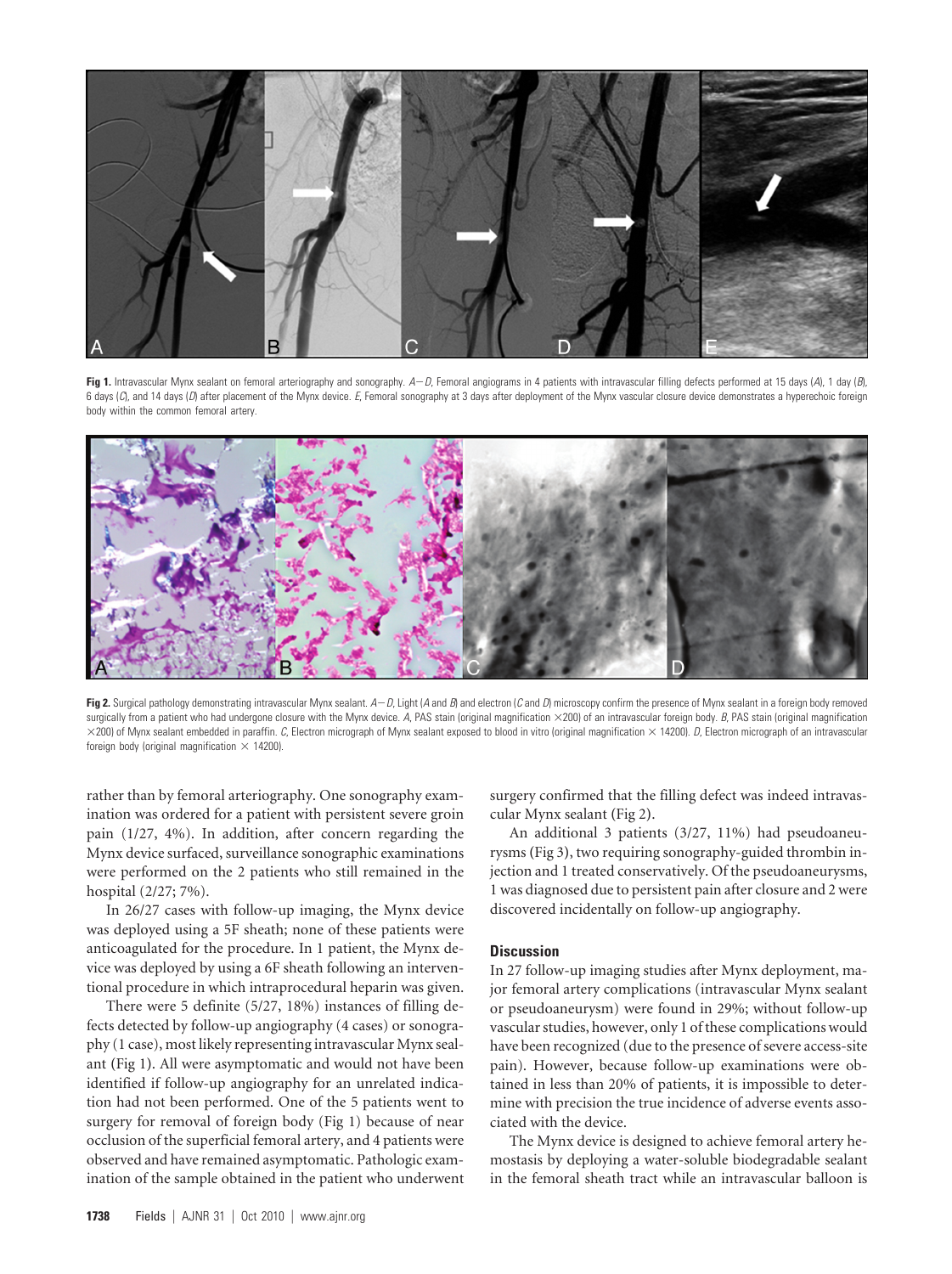

Fig 3. Pseudoaneurysms demonstrated by femoral arteriography and sonography. A and B, Follow-up femoral angiograms at 1 day (A) and 7 days (B) after Mynx deployment demonstrate pseudoaneurysms (*arrows*) of the common femoral artery. *C*, Axial arterial sonography performed 2 days after Mynx use shows the true lumen (*gray arrow*) and pseudoaneurysm (*white arrow*) of the common femoral artery.

positioned adjacent to the arteriotomy site. The apposition of the balloon to the arteriotomy site provides temporary hemostasis and theoretically prevents sealant from entering the artery. In addition to mechanical protection from the balloon, in theory, the column strength of the sealant is lost with contact to blood, resulting in horizontal spread rather than vertical spread into the blood vessel. This combination of safeguards has been reported to make it "virtually impossible to push [the sealant] forward into the artery."<sup>1</sup>

The main publication reporting the results of the use of the current-generation Mynx vascular closure device is a prospective nonrandomized trial based in Europe.<sup>1</sup> In this study of 190 patients, rapid hemostasis was achieved (mean, 1.3 minutes) with a success rate of 93%. Symptomatic complications were rare. A single symptomatic pseudoaneurysm was discovered (1/190), and another patient developed bleeding at the access site significant enough to require transfusion (1/190). This study did not, however, include angiographic or sonography follow-up. Thus, the frequency of asymptomatic intravascular sealant or pseudoaneurysms could not be determined. By comparison, without follow-up vascular imaging, the rate of symptomatic complications in our institutional experience would have been 1/146 devices deployed.

Despite the theoretic barriers preventing the sealant from entering the artery, cases reported from several sources suggest that this complication does occur. A case of symptomatic embolization to the popliteal artery was recently published.<sup>2</sup> In addition, the US Food and Drug Administration-sponsored data base designed to track possible complications from the use of medical devices (MAUDE) contains >10 additional cases of possible or probable intravascular embolization. The



Fig 4. Plastic model demonstrating intra-arterial Mynx sealant. After the sealant is uncovered, it is advanced along the tract by the white advancer tube (*white arrow*). If the balloon is not pulled firmly against the arteriotomy site, an inadequate barrier results, and polyethylene sealant may be pushed into the intravascular space (*gray arrow*).

MAUDE data base also contains reports of several pseudonaneurysms in patients in whom the device was used for closure and a number of instances of balloon detachment.<sup>3</sup>

The means by which sealant may be introduced into the artery is well visualized with the plastic model developed to teach the use of the device **(**Fig 4**)**. After the balloon is inflated and retracted against the arterial wall, the sealant is uncovered and released. Next, the white advancer tube is moved gently and rapidly 2 markers forward in the sheath tract. At this point, the polyethylene sealant may be advanced into the ar